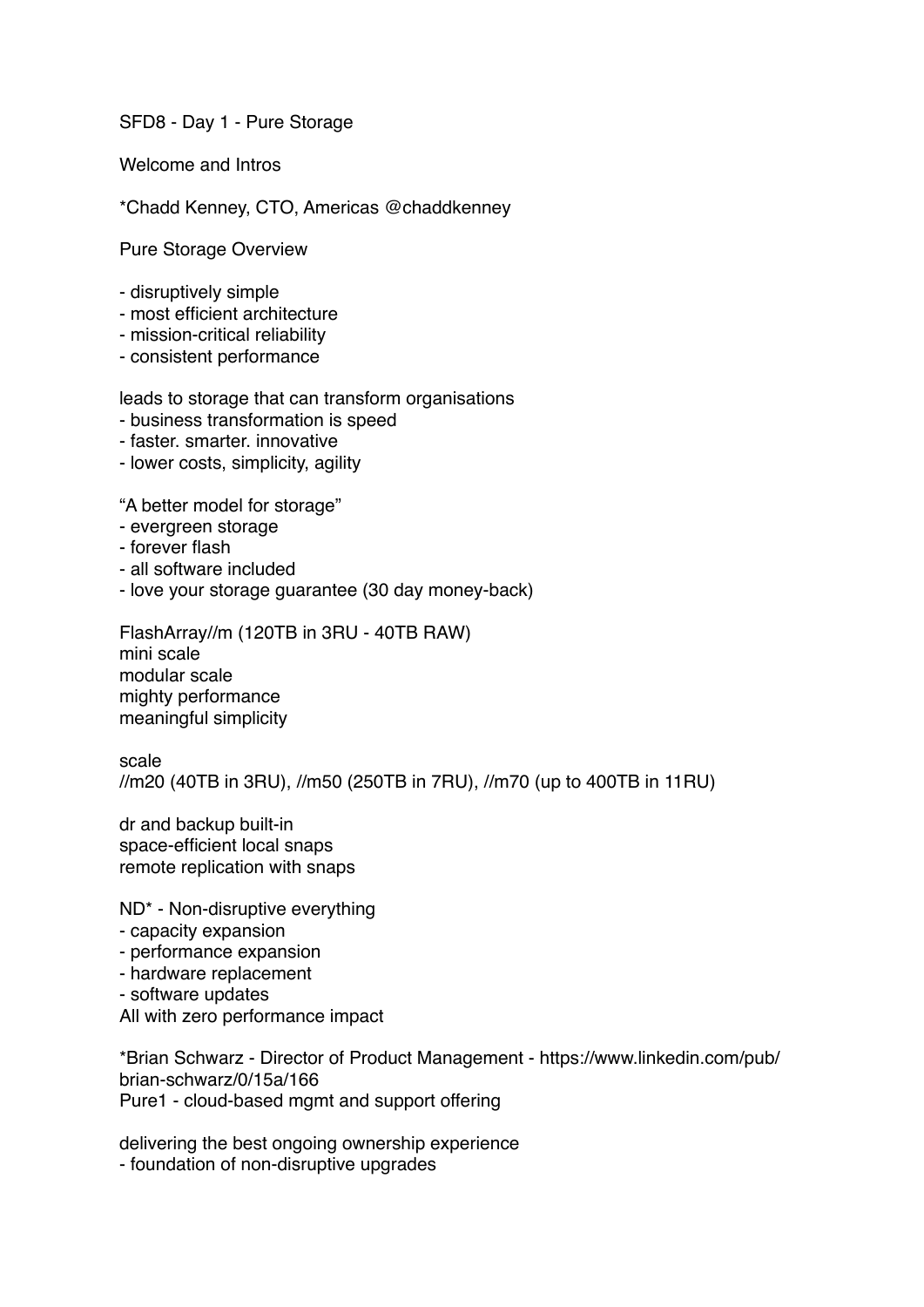- pushbutton upgrades for support team - pre-flight checks in the cloud, auto sw bundle creation (reduce human decisions), next: automatically stage sw on the array Vision: no login upgrades

Why hasn't the consumer experience been brought into the DC?

call home data automatically generates support tickets (proactive). 70% tickets in Pure are auto-generated

Aggressive effort to correlate and reduce noise from automatically created alerts process incoming logs for known "fingerprints" to help prioritise delivery of fixes

"any manual process at scale is error-prone"

Pure want to automate the upgrade process so they can do it at scale and without human error

Pure1 Manage

Telemetrics every 30 seconds

https://pure1.purestorage.com

This is SaaS - so they can keep adding new features and capabilities without the customer needing to go around and update stuff.

[demo] 2 features added since release on June 1 - more detailed "card" overview of the array capacity, health, performance (trending over 6 months)

- recently added "analytics" tab - used for capacity planning

This is a really call feature IMO

the API is not currently published. Users often use the direct API of the array itself. You can leverage powershell and python if you like.

newer versions of Purity are backwards-compatible with older versions of the API There's a community where Pure ppl, customers, etc are sharing scripts and integration pieces

Bill Cerreta - VP, HW Engineering - [https://www.linkedin.com/pub/bill-cerreta/5b/708/](https://www.linkedin.com/pub/bill-cerreta/5b/708/b61) [b61](https://www.linkedin.com/pub/bill-cerreta/5b/708/b61)

FlashArray//m

Previously a software company, last 2 years have developed hw product

modular and upgradeable //m chassis flash modules (20 in base chassis - 512GB, 1TB or 2TB) NV-RAM modules - 2 or 4 HA NV-RAM